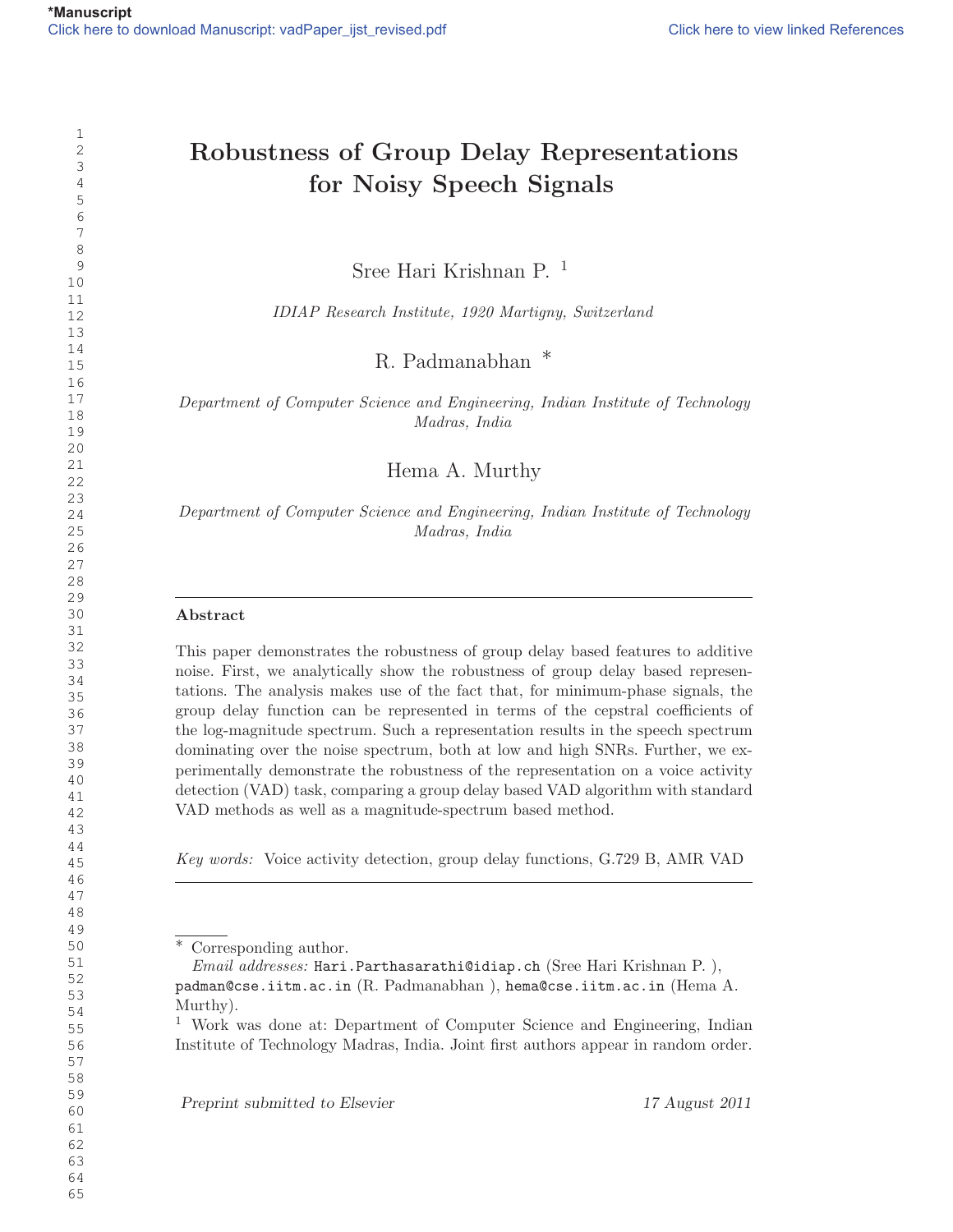# 1 Introduction

All practical speech processing systems must have robustness as an important characteristic. The system must be able to perform satisfactorily under conditions where the input speech signal is distorted by effects that may be acoustic, articulatory or phonetic. Distortions caused by acoustic variations include those by additive or convolutive noise, channel and environmental effects. Development of robust feature extraction methods form a crucial part of building reliable speech processing systems.

Most short-term feature representations for speech are derived from the magnitude spectrum [eg. Davis and Mermelstein (1980); Hermansky (1990)]. There has been a growing series of studies which show that the short-term phase spectrum contains important information [Alsteris and Paliwal (2006); Paliwal et al. (2011)]. However, extracting information from the phase spectrum is not as straightforward as extracting information from the magnitude spectrum. Unlike the magnitude spectrum, the phase spectrum does not explicitly exhibit the system resonances. Further, signal processing difficulties (such as wrapping of the phase spectrum) are encountered while working directly with the phase spectrum [Alsteris and Paliwal (2006)]. The information in the phase spectrum has been utilised mostly by processing its derivative, the group delay function. The group delay function has been used in applications like signal reconstruction [Yegnanarayana et al. (1984)], formant extraction [Murthy and Yegnanarayana (1991)] and spectrum estimation [Yegnanarayana and Murthy (1992)]. Researchers have also come up with conventional short time feature representations derived from the group delay function [Zhu and Paliwal (2004); Hegde et al. (2007b)]. Moreover, it is shown that for applications like speech and speaker recognition, magnitude-based and phase-based features achieve comparable performance, and combining them results in improvement [Zhu and Paliwal (2004); Hegde et al. (2007a)].

This paper demonstrates that a group delay based representation is robust against additive noise. Although this property has been observed before (see [Parthasarathi et al. (2007)]), no attempt has yet been made to provide a mathematical analysis of the robustness property. In this article, we first show analytically how the group delay spectrum tends to follow the speech spectrum (as opposed to the noise spectrum) when speech is corrupted by additive noise. For minimum phase systems, log-magnitude and phase spectra are related through cepstral coefficients (see Section 2.) Using this property, we can represent the group delay spectrum in terms of speech and noise components at different signal to noise ratios.

The result of the analysis is validated by an experimental voice activity detection (VAD) task. A simple group delay based VAD algorithm is compared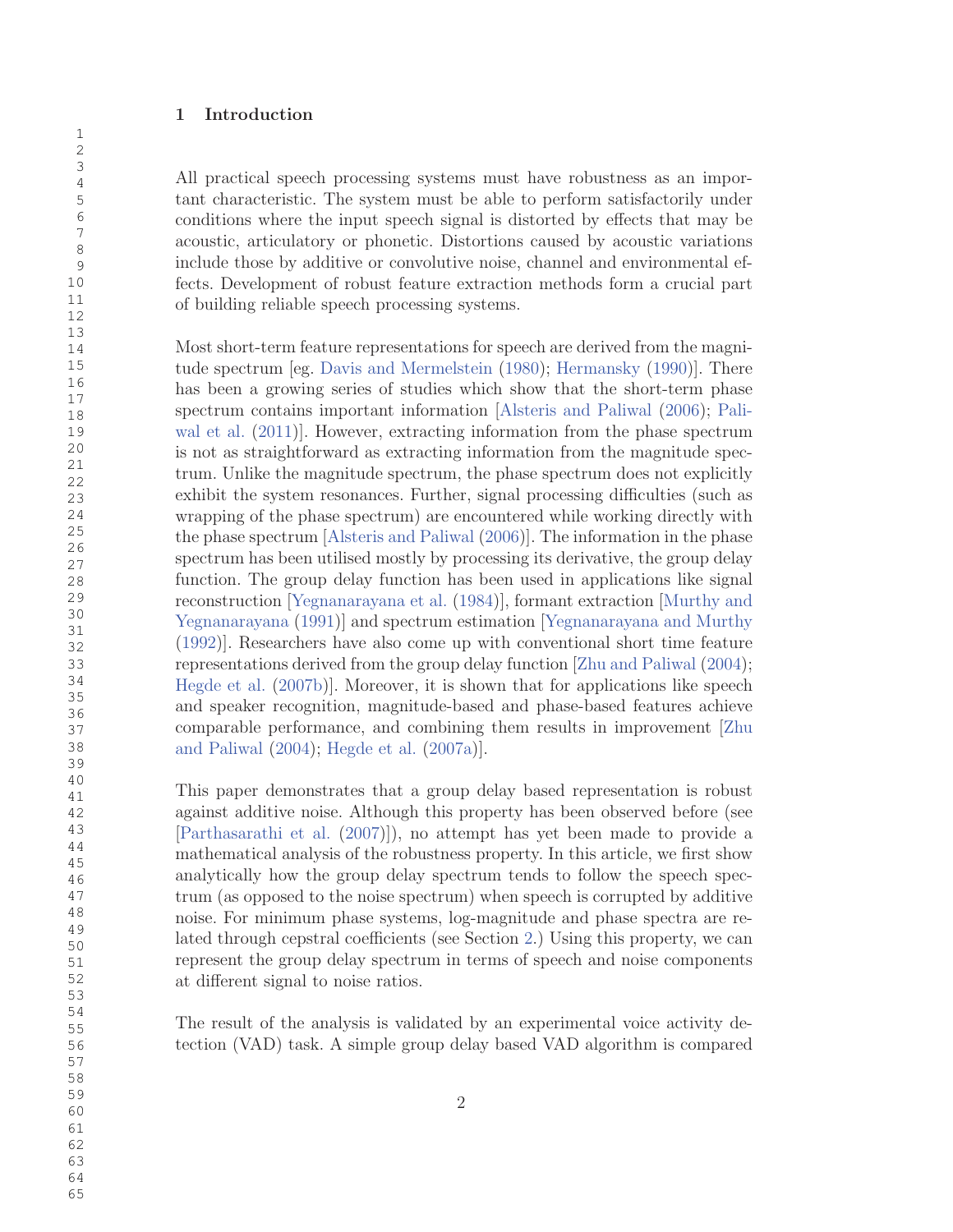to different VAD methods in various environments with additive noise. The experiments further corroborate the noise robustness properties of group delay functions.

The rest of this paper is organised as follows. In section 2, we briefly describe group delay functions. We then show analytically in section 3 that group delay functions are robust to additive noise. In section 4 we briefly describe the various representations of group delay functions and how features are derived from them. In section 5, we describe the experimental evidence supporting the analysis. Finally, we conclude in Section 6.

# 2 A brief overview of group delay functions

The Fourier transform of a signal  $x(n)$  can be represented as

$$
X(\omega) = |X(\omega)|e^{j\theta(\omega)}\tag{1}
$$

The group delay function  $\tau(\omega)$  of a signal is defined as the negative derivative of the continuous phase spectrum  $\theta(\omega)$ :

$$
\tau(\omega) = -\frac{d(\theta(\omega))}{d\omega} \tag{2}
$$

Starting from Equation 1, the group delay function can be computed directly from the signal as:

$$
\tau(\omega) = \frac{X_R(\omega)\hat{X}_R(\omega) + X_I(\omega)\hat{X}_I(\omega)}{|X(\omega)|^2}
$$
\n(3)

where subscripts  $R$  and  $I$  respectively denote the real part and imaginary part,  $x(n) \leftrightarrow X(\omega)$  and  $\hat{x}(n) \leftrightarrow \hat{X}(\omega)$  are Fourier transform pairs, and  $\hat{x}(n) = nx(n).$ 

For a minimum-phase signal, it can be shown that the log magnitude and continuous phase spectra are related as follows [Oppenheim and Schafer (2000)]:

$$
\ln|X(\omega)| = \frac{1}{2}c(0) + \sum_{n=1}^{\infty}c(n)\cos(n\omega)
$$
\n(4)

$$
\theta(\omega) = -\sum_{n=1}^{\infty} c(n) \sin(n\omega)
$$
 (5)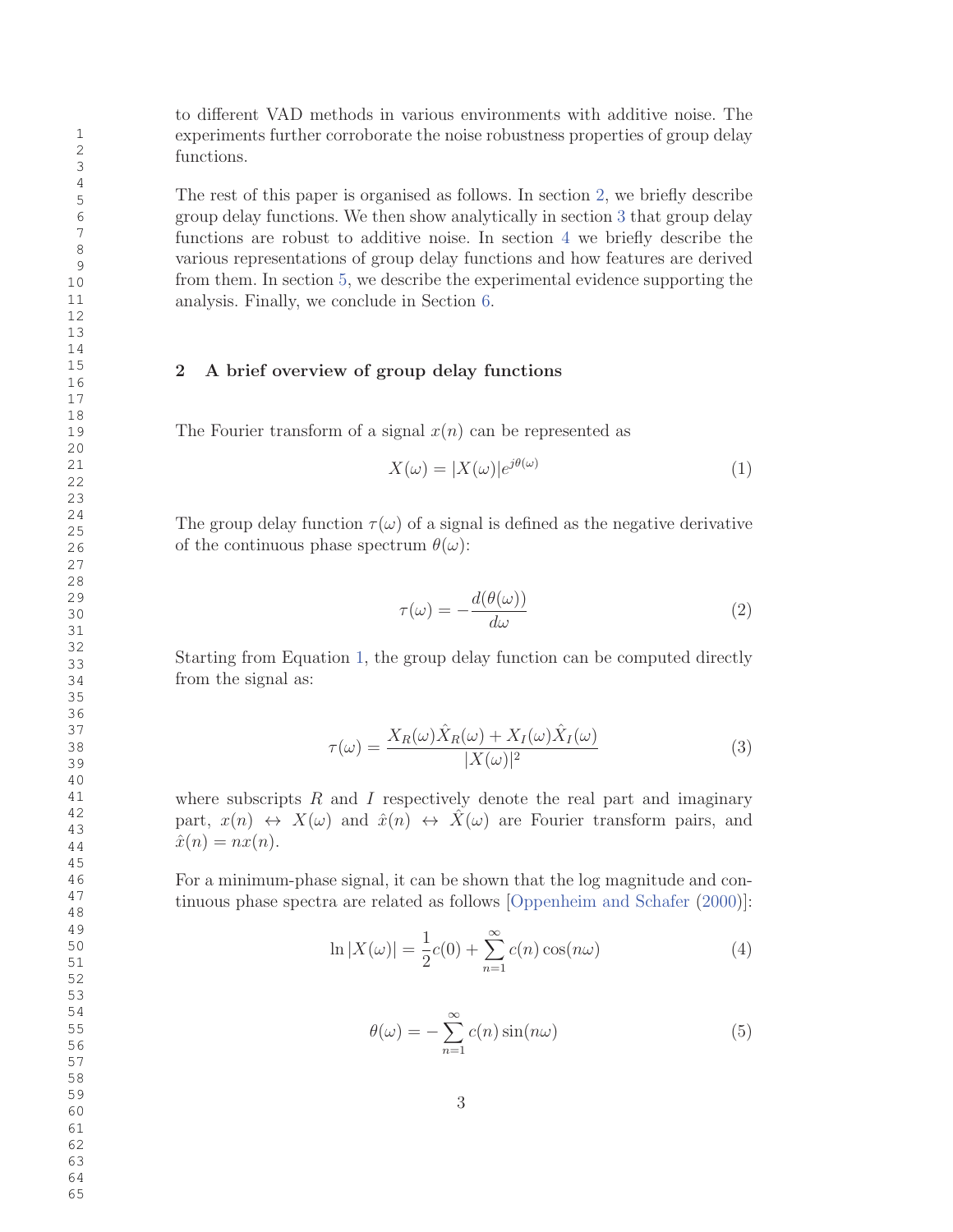where  $c(n)$  are the cepstral coefficients. Taking the negative derivative of Equation 5, we get the group delay function for minimum phase signals:

$$
\tau(\omega) = \sum_{n=1}^{\infty} nc(n) \cos(n\omega)
$$
 (6)

Equations 4 and 5 show that for minimum-phase signals, the log magnitude and phase are related through cepstral coefficients. Also, from Equation 6, we find that the group delay function is the Fourier transform of the weighted cepstrum.

#### 3 Robustness of group delay functions to additive noise

In this section, we analytically show that group delay functions for minimumphase signals are robust to additive, uncorrelated noise.

Let  $x[n]$  denote a clean, minimum-phase speech signal, which is degraded by uncorrelated, zero-mean, additive noise  $v[n]$  with variance  $\sigma^2(\omega)$ . Then, the noisy speech,  $y[n]$ , can be expressed as,

$$
y[n] = x[n] + v[n] \tag{7}
$$

Taking the Fourier transform, we have

$$
Y(\omega) = X(\omega) + V(\omega)
$$
\n(8)

Multiplying by corresponding complex conjugates and taking the expectation, we have the power spectrum

$$
P_Y(\omega) = P_X(\omega) + \sigma^2(\omega)
$$
\n(9)

where  $P_Y(\omega) = |Y(\omega)|^2$ ,  $P_X(\omega) = |X(\omega)|^2$  and we have used the fact that the expectation of noise is zero. The power spectra of the resulting noisy speech signal can be related to noise power and (clean) speech power in one of three mutually exclusive frequency regions:

- (1) High noise power regions where  $P_X(\omega) \ll \sigma^2(\omega)$
- (2) High signal power regions where  $P_X(\omega) \gg \sigma^2(\omega)$  and
- (3) Equal power case where  $P_X(\omega) \approx \sigma^2(\omega)$ .

The power spectrum of the noisy speech signal in each case is represented by  $P_Y^n(\omega)$ ,  $P_Y^s(\omega)$  and  $P_Y^e(\omega)$  respectively. We analyse the group delay representation of noisy speech in the three cases mentioned above.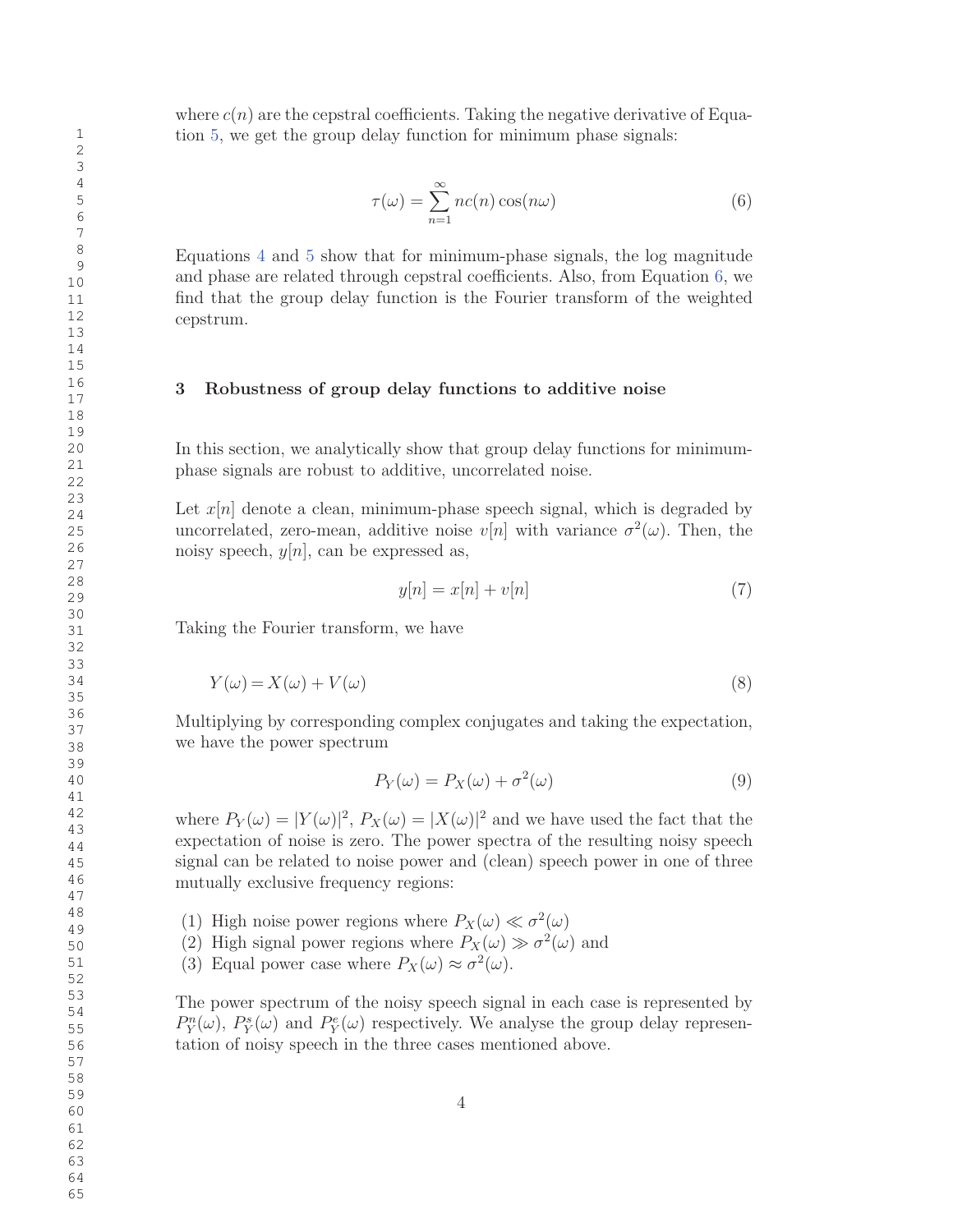In this subsection, we consider frequencies  $\omega$  such that  $P_X(\omega) \ll \sigma^2(\omega)$ , i.e., regions where the noise power is higher than signal power. From Equation 9 we have

$$
P_Y^n(\omega) = P_Y(\omega) \quad \forall \omega \quad \text{s.t.} \quad P_X(\omega) \ll \sigma^2(\omega)
$$

$$
= P_X(\omega) + \sigma^2(\omega)
$$

$$
= \sigma^2(\omega) \left(1 + \frac{P_X(\omega)}{\sigma^2(\omega)}\right)
$$

Taking logarithms on both sides, using the Taylor series expansion of  $\ln(1 +$  $\frac{P_X(\omega)}{\sigma^2(\omega)}$ , and ignoring the higher order terms,

$$
\ln (P_Y^n(\omega)) = \ln \left[ \sigma^2(\omega) \left( 1 + \frac{P_X(\omega)}{\sigma^2(\omega)} \right) \right]
$$
  

$$
\approx \ln \left( \sigma^2(\omega) \right) + \frac{P_X(\omega)}{\sigma^2(\omega)}
$$
 (10)

Expanding  $P_X(\omega)$  as a Fourier series  $(P_X(\omega))$  is a periodic, continuous, function of  $\omega$  with a period  $\omega_0 = 2\pi$ ),

$$
\ln(P_Y^n(\omega)) \approx \ln\left(\sigma^2(\omega)\right) + \frac{1}{\sigma^2(\omega)} \left[ \frac{d_0}{2} + \sum_{k=1}^{\infty} d_k \cos\left(\frac{2\pi}{\omega_0} \omega k\right) \right] \tag{11}
$$

where,  $d_k$  are the Fourier series coefficients in the expansion of  $P_X(\omega)$ . Since  $P_X(\omega)$  is an even function, coefficients of the sine terms are zero.

For a minimum-phase signal, the group delay function can be computed in terms of the cepstral coefficients of the log-magnitude spectrum, as given in [Yegnanarayana et al. (1984)],

$$
\log |X(\omega)| = \frac{c_0}{2} + \sum_{k=1}^{\infty} c_k \cos(\omega k)
$$

$$
\tau(\omega) = \sum_{k=1}^{\infty} k c_k \cos(\omega k)
$$
(12)

where,  $\tau(\omega)$  is the minimum-phase group delay function and  $a_k$  are the cepstral coefficients. From Equation 12, it can be observed that the group delay function can be obtained from the log-magnitude response by ignoring the dc term, and by multiplying each coefficient with k. Applying this observation to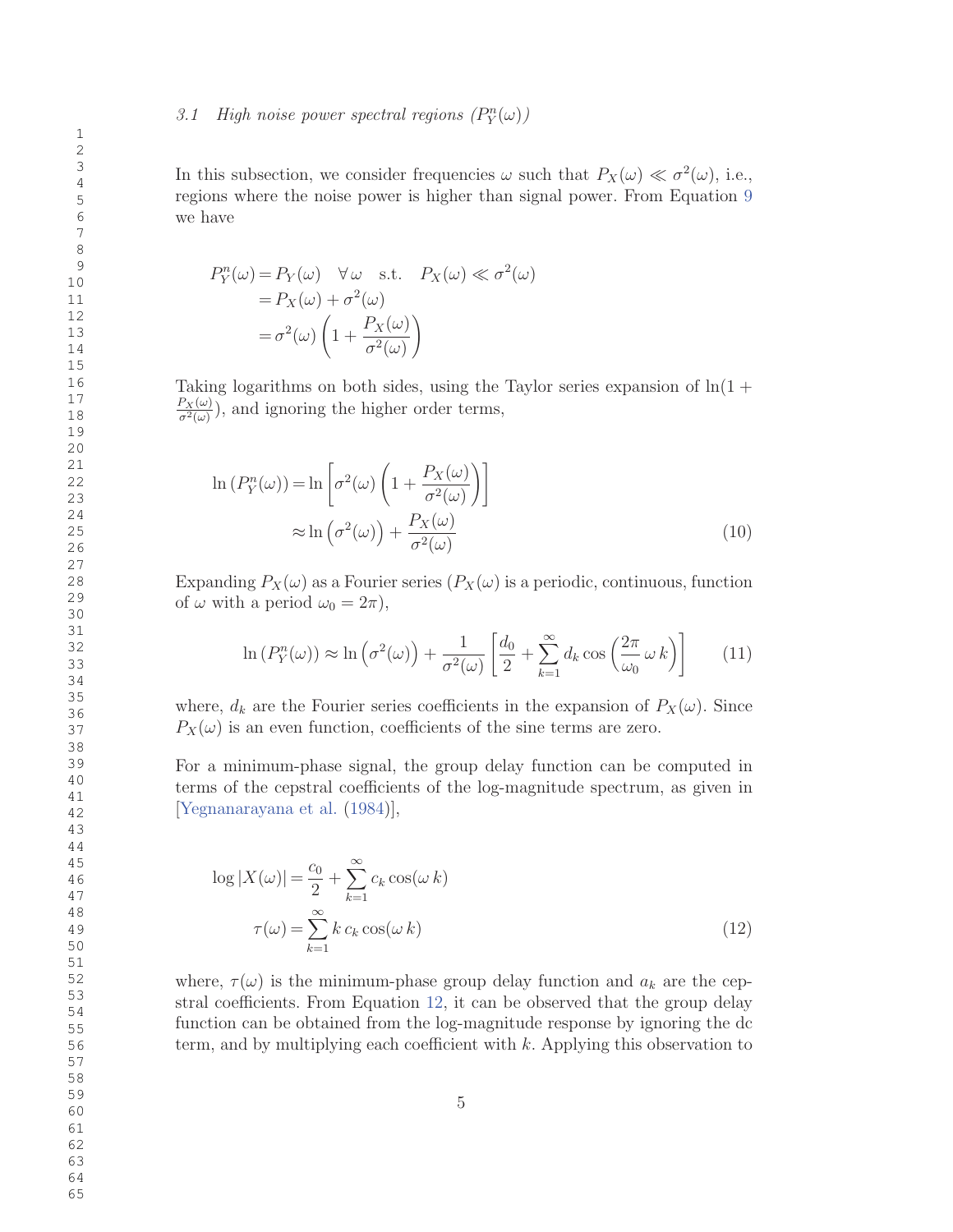Equation 11, we get the group delay function as:

$$
\tau_{Y^n}(\omega) \approx \frac{1}{\sigma^2(\omega)} \sum_{k=1}^{\infty} k \, d_k \cos(\omega \, k) \tag{13}
$$

This expression shows that the group delay function is inversely proportional to the noise power  $(\sigma^2(\omega))$  in regions where noise power is greater than the signal power.

# 3.2 High signal power spectral regions  $(P_Y^s(\omega))$

Now consider frequencies  $\omega$  such that  $P_X(\omega) \gg \sigma^2(\omega)$ . Starting with Equation 9, and following the steps similar to those in the previous subsection:

$$
\ln \left( P_Y^s(\omega) \right) \approx \ln \left( P_X(\omega) \right) + \frac{\sigma^2(\omega)}{P_X(\omega)} \tag{14}
$$

Since  $P_X(\omega)$  is non-zero, continuous, and periodic in  $\omega$ ,  $\frac{1}{P_{XY}}$  $\frac{1}{P_X(\omega)}$  is also periodic and continuous. Consequently,  $\ln(P_X(\omega))$  and  $\frac{1}{P_X(\omega)}$  can be expanded using Fourier series, giving

$$
\ln(P_Y^s(\omega)) \approx \frac{d_0 + \sigma^2(\omega) e_0}{2} + \sum_{k=1}^{\infty} \left( d_k + \sigma^2(\omega) e_k \right) \cos(\omega k)
$$

Using Equation 12, and following the steps in the previous case, we obtain the expression for the group delay function as,

$$
\tau_{Y^s}(\omega) \approx \sum_{k=1}^{\infty} k (d_k + \sigma^2(\omega) e_k) \cos(\omega k)
$$
 (15)

where  $d_k$  and  $e_k$  are the Fourier series coefficients of  $\ln(P_X(\omega))$  and  $\frac{1}{P_X(\omega)}$ respectively. It is satisfying to observe that if  $\sigma^2(\omega)$  is negligible, the group delay function can be expressed solely in terms of the log-magnitude spectrum.

# 3.3 Signal power  $\approx$  noise power regions  $(P_Y^e(\omega))$

For frequencies  $\omega$  such that  $P_X(\omega) \approx \sigma^2(\omega)$ , we again start with Equation 9, and follow steps similar to those in the previous subsections, except in this case we do not need the Taylor series expansion: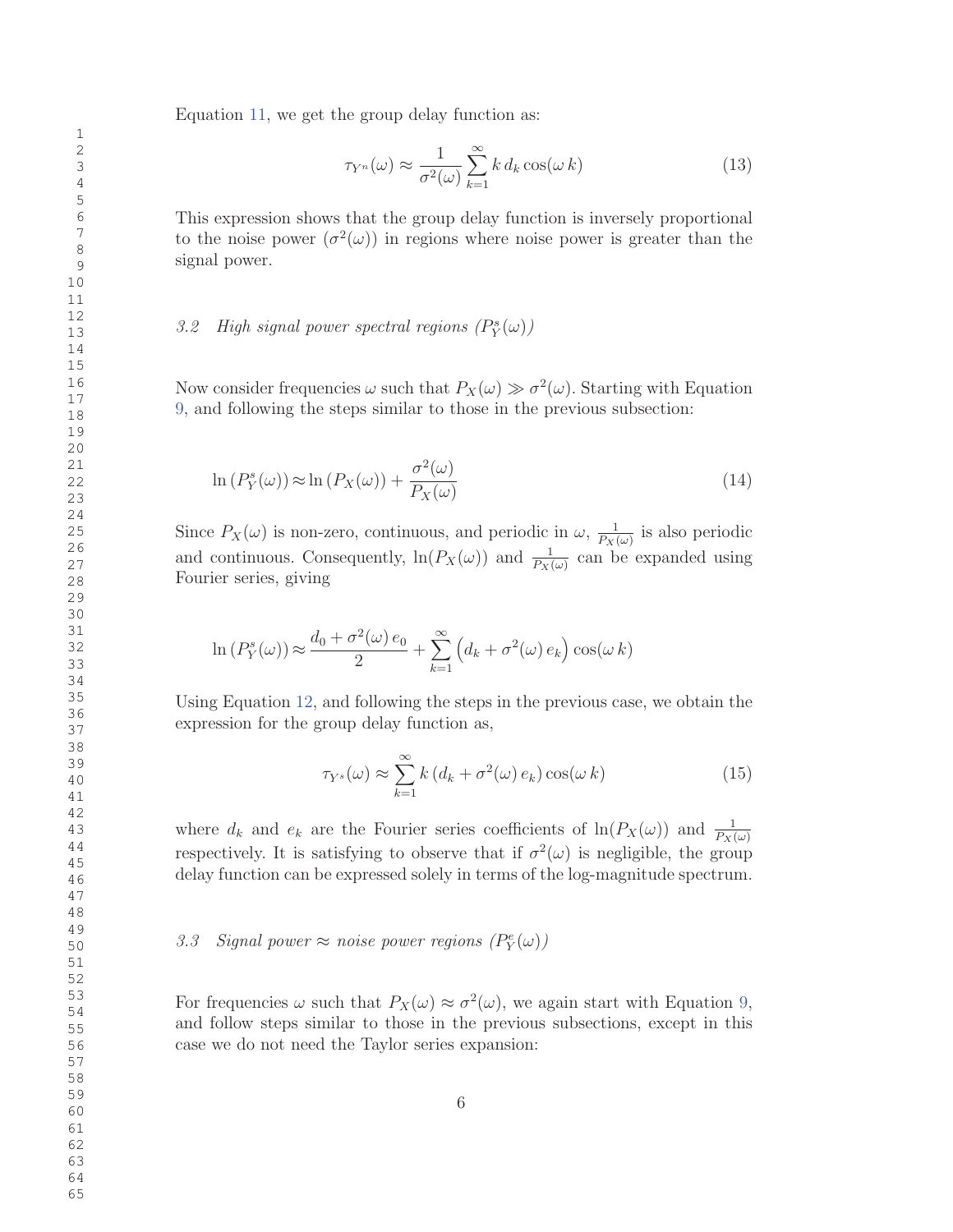$$
P_Y^e(\omega) \approx 2P_X(\omega)
$$
  
\n
$$
\ln \left( P_Y^e(\omega) \right) \approx \ln 2 + \ln \left( P_X(\omega) \right)
$$
\n(16)

Expanding  $\ln(P_X(\omega))$  as a Fourier series, since it is a periodic, continuous, function of  $\omega$  with a period  $2\pi$ , the group delay function can be computed as,

$$
\tau_{Y^e}(\omega) \approx \sum_{k=1}^{\infty} k \, d_k \cos(\omega \, k) \tag{17}
$$

where  $d_k$  are the Fourier series coefficients of  $\ln(P_X(\omega))$ .

#### 3.4 Behaviour of minimum-phase group delay functions in noise

From Equations 13, 15, and 17, the estimated group delay functions are summarised respectively for the three cases:

$$
\tau(\omega) \approx \begin{cases}\n\frac{1}{\sigma^2(\omega)} \sum_{k=1}^{\infty} k \, d_k \cos(\omega \, k) & \text{for } \omega : P_X(\omega) \ll \sigma^2(\omega), \\
\sum_{k=1}^{\infty} k \, (d_k + \sigma^2(\omega) \, e_k) \cos(\omega \, k) & \text{for } \omega : P_X(\omega) \gg \sigma^2(\omega), \\
\sum_{k=1}^{\infty} k \, d_k \cos(\omega \, k) & \text{for } \omega : P_X(\omega) \approx \sigma^2(\omega)\n\end{cases}
$$
\n(18)

From Equation 18, we note that the group delay function of a minimum-phase signal (which is corrupted with additive noise), is inversely proportional to the noise power at frequencies corresponding to high noise regions. On the other hand, for low noise regions, the group delay function becomes directly proportional to the signal power. In other words, the group delay function tends to follow the magnitude spectrum of the signal, rather than that of the noise. This indicates that the group delay function of a minimum-phase signal preserves the peaks and valleys of the magnitude spectrum well in the presence of additive noise. The group delay representation is thus robust and information like formant peaks are well retained.

### 4 Representations of group delay functions

Although the previous section showed the robustness of group delay functions in additive noise, it was done under the assumption of the signal being minimum-phase. Furthermore, to gainfully employ group delay functions for a speech processing task, features need to be extracted. This section endeavours to summarise literature relevant in handling both issues.

In general, the group delay function can be effectively utilised only if the signal under consideration is a minimum-phase signal [Hegde et al. (2007b)].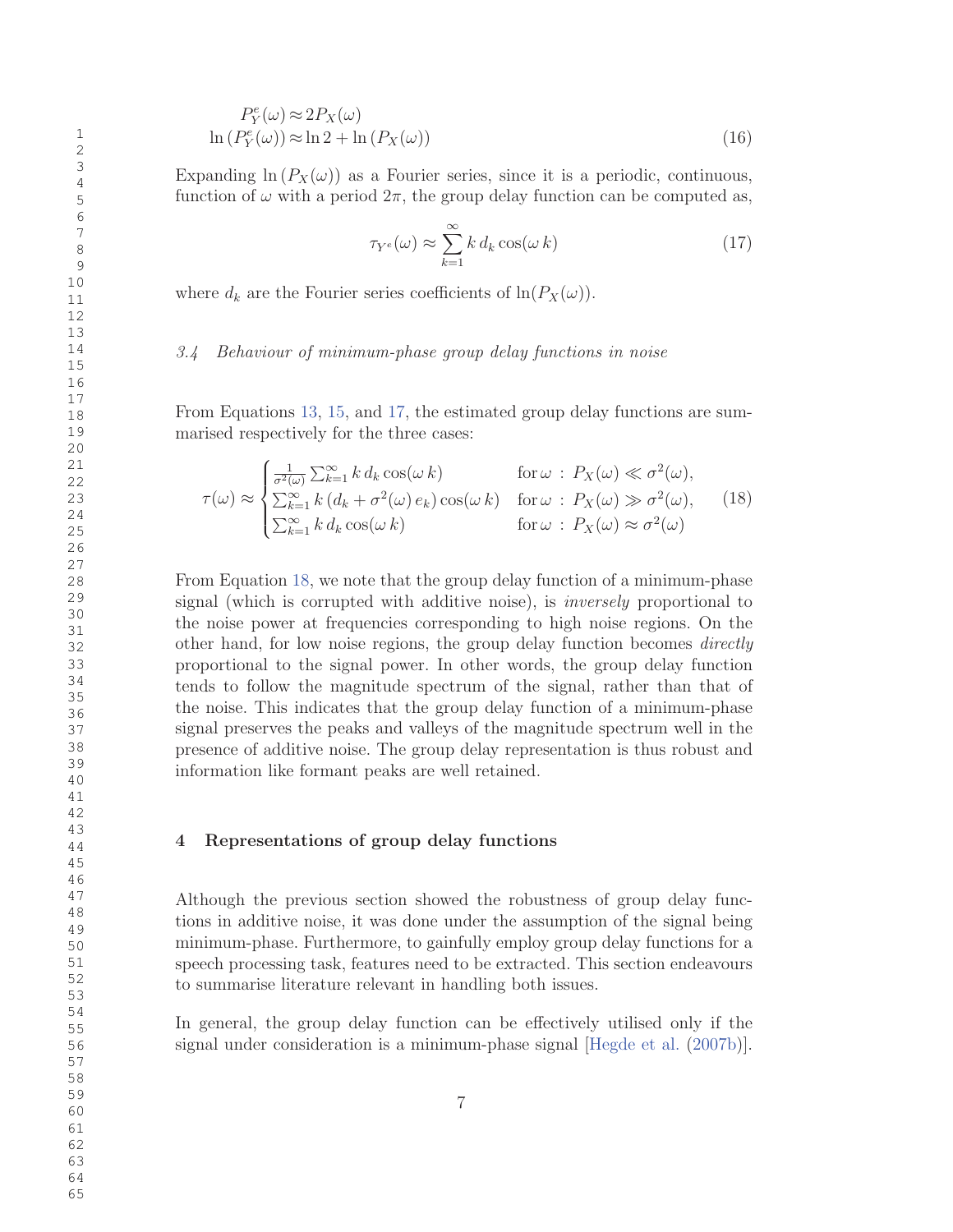A signal is defined as a minimum phase signal only if both itself and its inverse are causal and stable. The group delay function becomes unstable if the roots of the transfer function are on the unit circle. Since speech is produced by a stable system, the poles of the system are well within the unit circle. The possible presence of zeros near the unit circle lead to an unstable group delay function. For speech signals, the zeros are introduced by pitch, nasals and the short-time analysis window function. Further, zeros are also introduced by the glottal return phase (the time interval between the most negative value of the glottal flow derivative and glottal closure [Plumpe et al. (1999)] when the glottal flow is modelled as a linear filter [Doval et al. (2003)]. The presence of zeros makes the denominator term in Equation 3 vanish, leading to an illbehaved group delay function. Thus, the analysis presented in the previous section applies to minimum-phase signals.

To compute the group delay function for non-minimum phase signals, two approaches can be used:

# 4.1 Minimum phase group delay function (MINGD)

In this method, a minimum-phase equivalent is derived from the non minimumphase signal using the root cepstrum [Murthy and Yegnanarayana (1991)]. In [Nagarajan et al. (2003)], it was shown that for an all-pole, non minimumphase signal, the causal portion of the inverse Fourier transform of the magnitude spectrum is a minimum-phase signal. The group delay function of this signal is then utilised. The MINGD of a signal is thus derived from its minimumphase component.

# 4.2 Modified group delay function (MODGD)

In this method, the zeros near the unit circle in Equation 3 are suppressed by smoothing the magnitude spectrum  $X(w)$  [Murthy and Gadde (2003); Hegde et al. (2007b)]. The resulting group delay function is well behaved. The MODGD  $\tau_m(\omega)$  is defined as

$$
\tau_m(\omega) = \left(\frac{\tau_s(\omega)}{|\tau_s(\omega)|}\right) (|\tau_s(\omega)|)^{\alpha} \tag{19}
$$

where

$$
\tau_s(\omega) = \frac{X_R(\omega)\hat{X}_R(\omega) + X_I(\omega)\hat{X}_I(\omega)}{|S(\omega)|^{2\gamma}}
$$
(20)

and  $|S(\omega)|$  is a smoothed version of  $|X(\omega)|$ , while the parameters  $\alpha$  and  $\gamma$  are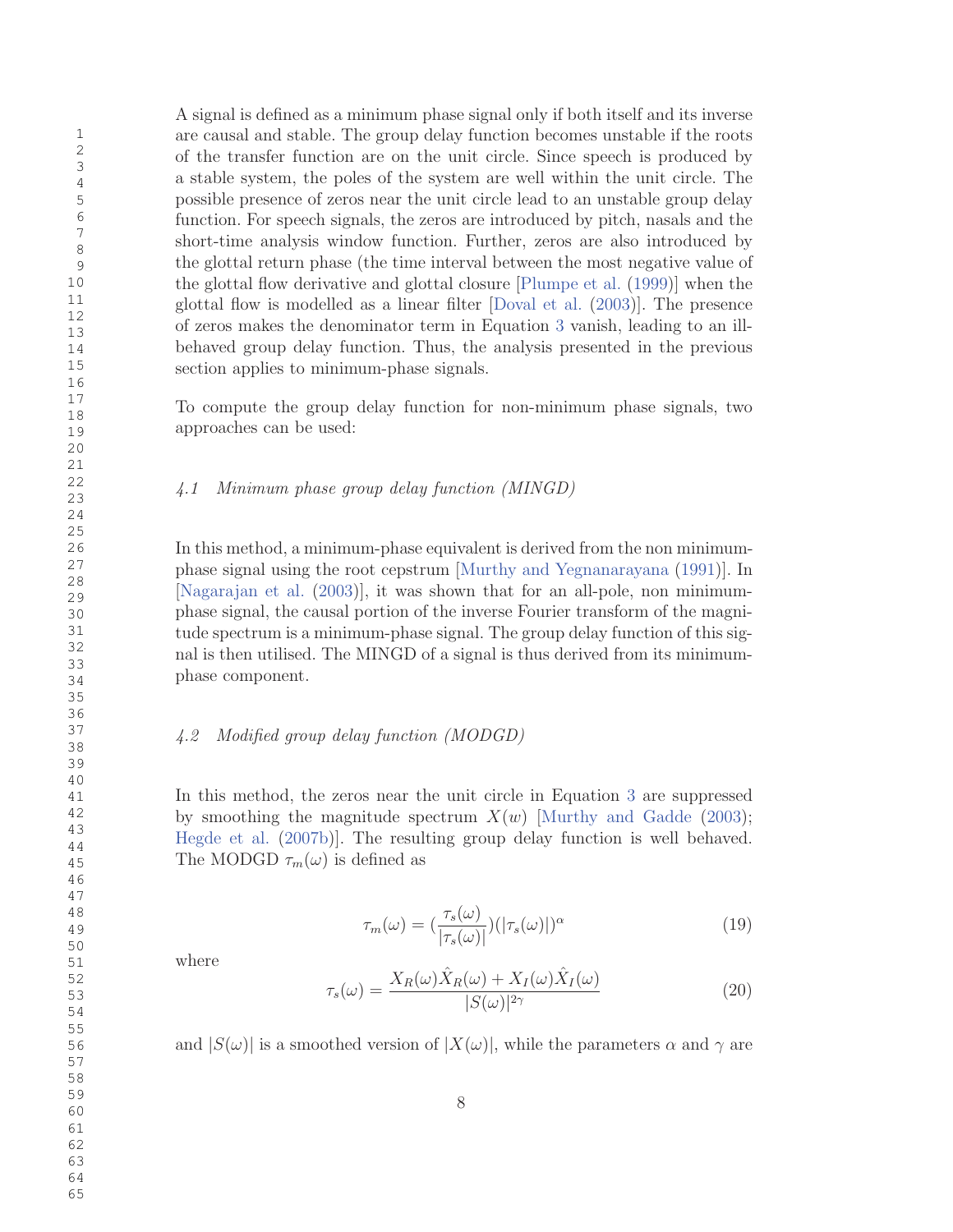introduced to control the dynamic range. The length of the cepstral smoothing window is controlled by the parameter lifter<sub> $\omega$ </sub>.

The MINGD of a signal is extracted from the magnitude spectrum of the signal, whereas, the MODGD can extracted directly from the signal. Studies such as [Hegde et al. (2007b)] have shown the have shown the equivalence between MINGD and MODGD in a least squares sense, when the signal is not minimum phase. Furthermore, it is also demonstrated in [Hegde et al. (2007b)] the application of the MODGD for tasks such as syllable recognition, language identification and speaker recognition. Given these reasons, we validate the robustness property of group delay functions on the MODGD by experimental evaluation.

### 4.3 Converting the MODGD into features

To convert the MODGD into meaningful features, a decorrelation operation is performed using homomorphic processing. This is achieved by applying a discrete cosine transform (DCT) on the MODGD. Thus, the MODGD is converted into cepstral features and the resulting feature representation is called the modified group delay feature (MODGDF.) The decorrelation implied in the MODGDF features allow the use of diagonal covariances for modelling the feature distribution.

The extraction of MODGDF features from the signal are now described as follows [Hegde et al. (2007b)]:

- (1) Compute the DFT of the speech signal  $x[n]$  as  $X[k]$ .
- (2) Next, the DFT of the signal  $n x[n]$  is computed as  $X[k]$ .
- (3) Compute the cepstrally smoothed spectra of  $X[k]$  and denote it as  $S[k]$ . The parameter lifter<sub> $\omega$ </sub> is used to control the length of the window in the cepstral domain.
- (4) Compute the MODGD as:

$$
\tau_m[k] = \left(\frac{\tau[k]}{|\tau[k]|}\right) \left(|\tau[k]|^{\alpha}\right) \tag{21}
$$

where  $\tau[k] = \frac{X_R[k]\hat{X}_R[k]+X_I[k]\hat{X}_I[k]}{|S[k]|2\gamma}$  $\frac{\mathbb{E}[k] + \lambda_I[k]\lambda_I[k]}{|S[k]|^{2\gamma}}$  where the parameters  $\alpha$  and  $\gamma$  are used to control the dynamic range of the MODGD.

(5) Compute the MODGDF features by taking the DCT:

$$
c[n] = \sum_{k=0}^{k=N_f} \tau_m[k] \cos(n(2k+1)\pi/N_f) \quad 0 \le n < N_c \tag{22}
$$

where  $N_f$  is the DFT size and  $N_c$  are the number of cepstral coefficients.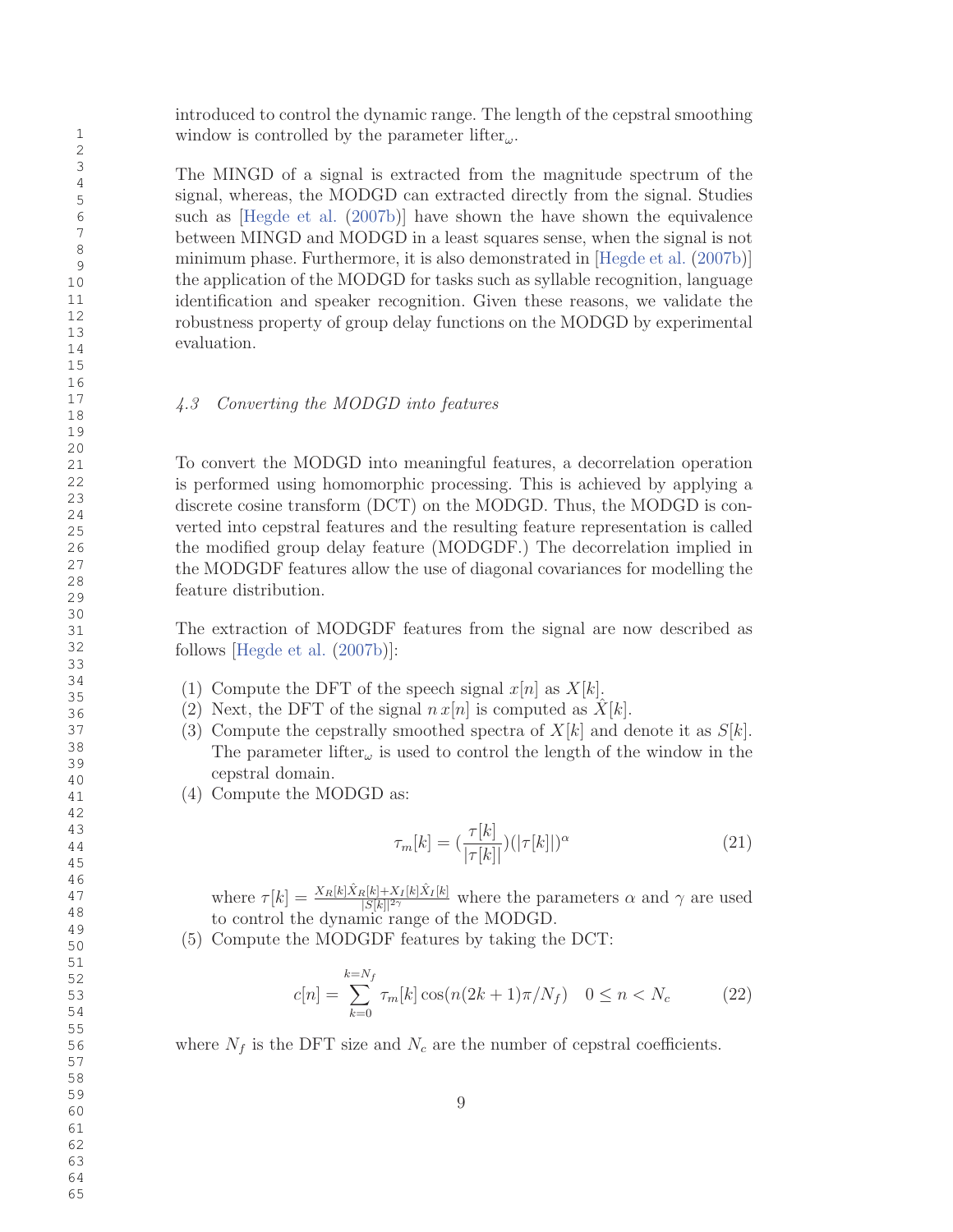### 5 Experimental evaluation

In earlier sections, we analysed the effect of additive noise on the MINGD and how the MODGD is an approximation of the MINGD. The previous section described the process of converting the MODGD into cepstral features. In this section, we corroborate the analysis presented in section 3 with experimental results using the MODGDF.

# 5.1 Voice activity detection

A voice activity detection (VAD) algorithm distinguishes speech and nonspeech regions in a signal. VAD is used as a preprocessing stage in many speech applications, including automatic speech recognition (ASR) and speech coding. An effective VAD subsystem improves performance significantly, and achieves better resource utilisation. When viewed as a pattern recognition problem, VAD has to discriminate two classes, (noisy) speech and non-speech. Non-speech may be silence, or acoustic background noise. In high SNR conditions, most VAD algorithms work well. But in low SNR conditions, VAD performance deteriorates considerably, with many detection errors.

Many VAD algorithms use short term energy [Evangelopoulos and Maragos (2005); Parthasarathi et al. (2007)]. Energy-based algorithms usually do not work well in low SNR conditions. Other approaches to VAD use statistical methods [Sohn et al. (1999); Nemer et al. (2001); Li et al. (2005)], which make use of the assumption that the statistics of noise and speech are different. Recently, to perform VAD non-stationary noise, long-term analysis windows have been utilised [Ghosh et al.  $(2011)$ ].

Standard VAD algorithms include the G.729-Annex B algorithm [Benyassine et al. (1997)] (recommended by the International Telecommunication Union) and the adaptive multi rate (AMR) VAD 1 and 2 [GSM 06.94 (1999)] (recommended by the European Telecommunications Standards Institute).

5.2 Utilising MODGDF for VAD

In this section, we develop a VAD algorithm which utilises MODGDF features for representing the speech signal. The proposed MODGDF-based VAD algorithm is compared to a baseline algorithm as well as standard VAD algorithms.

The use of Gaussian mixture models (GMMs) is popular for modelling generic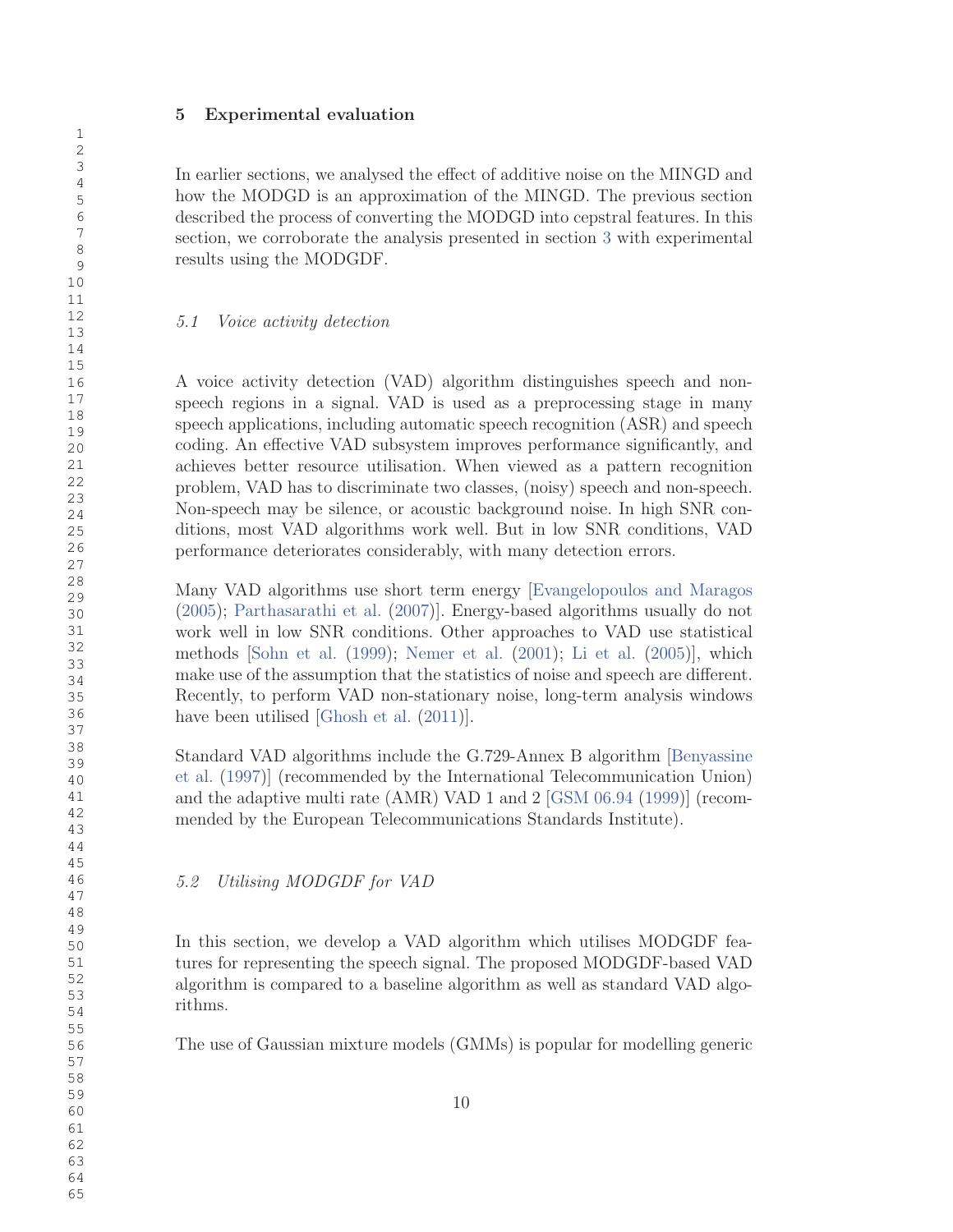probability distributions. In its application to VAD, the underlying principle is that the distributions of speech and non-speech are sufficiently separate in the MODGDF space. In the training phase, MODGDF features extracted from speech and non-speech are used to build GMMs for each class, using framewise labelled data. In the testing phase, each frame of the test utterance is classified as either speech or non-speech. This method is called MODGD-VAD.

The MODGDF features were extracted as given in section 4.3. The speech signal was pre-emphasised, after using a frame size of 25 ms and a frame shift of 10 ms and applying a Hamming window. As specified in [Hegde et al. (2007b)] the MODGDF parameters  $\alpha$  and  $\gamma$  were set to 0.4 and 0.9 respectively, and the parameter lifter<sub> $\omega$ </sub> was set to 8. 13-dimensional MODGDF features were extracted. Cepstral mean subtraction is performed to remove channel effects. Two 64-mixture GMMs were built for speech and non-speech respectively, each initialised using k-means clustering, followed by five iterations of the expectation maximisation (EM) algorithm. Diagonal covariance matrices were utilised.

The performance of MODGD-VAD is compared to a baseline GMM-based algorithm using the Mel frequency cepstra (MFCC). This method is called MFCC-VAD. MFCC features were computed as described in [Murthy et al. (1999)]. A bank of 40 filters, which were spaced between 0 Hz to 4000 Hz are used to compute filterbank energies by integration. The shape of the filters was set by setting the shape constant  $T_r$  to 0.0 and the filter warping constant  $F_\omega$ was set to 0.4. 13-dimensional MFCC coefficients were extracted, and cepstral mean subtraction is performed. 64-mixture GMMs were built for speech and non-speech, initialised by k-means clustering, followed by five EM iterations. As in the case for MODGDF, diagonal covariances were used.

# 5.3 Reference VAD systems

In addition to the baseline MFCC-VAD, the performance of the MODGD-VAD algorithm is compared to two standard VAD algorithms. We provide a brief description of them below.

G.729B VAD: ITU's G.729B VAD [Benyassine et al. (1997)] makes use of spectral distortion, full band and low band energy and zero crossings to make a VAD decision every 10 ms. These parameters are estimated as the difference from the respective running averages. Piecewise linear hyperplanes are used to separate speech and non-speech in the 4-dimensional parameter space, followed by a four stage hangover scheme.

AMR VAD options 1 and 2: ETSI's AMR option 1 and 2 [GSM 06.94 (1999)]are sub-band based methods. AMR 1 uses nine non-uniform sub-bands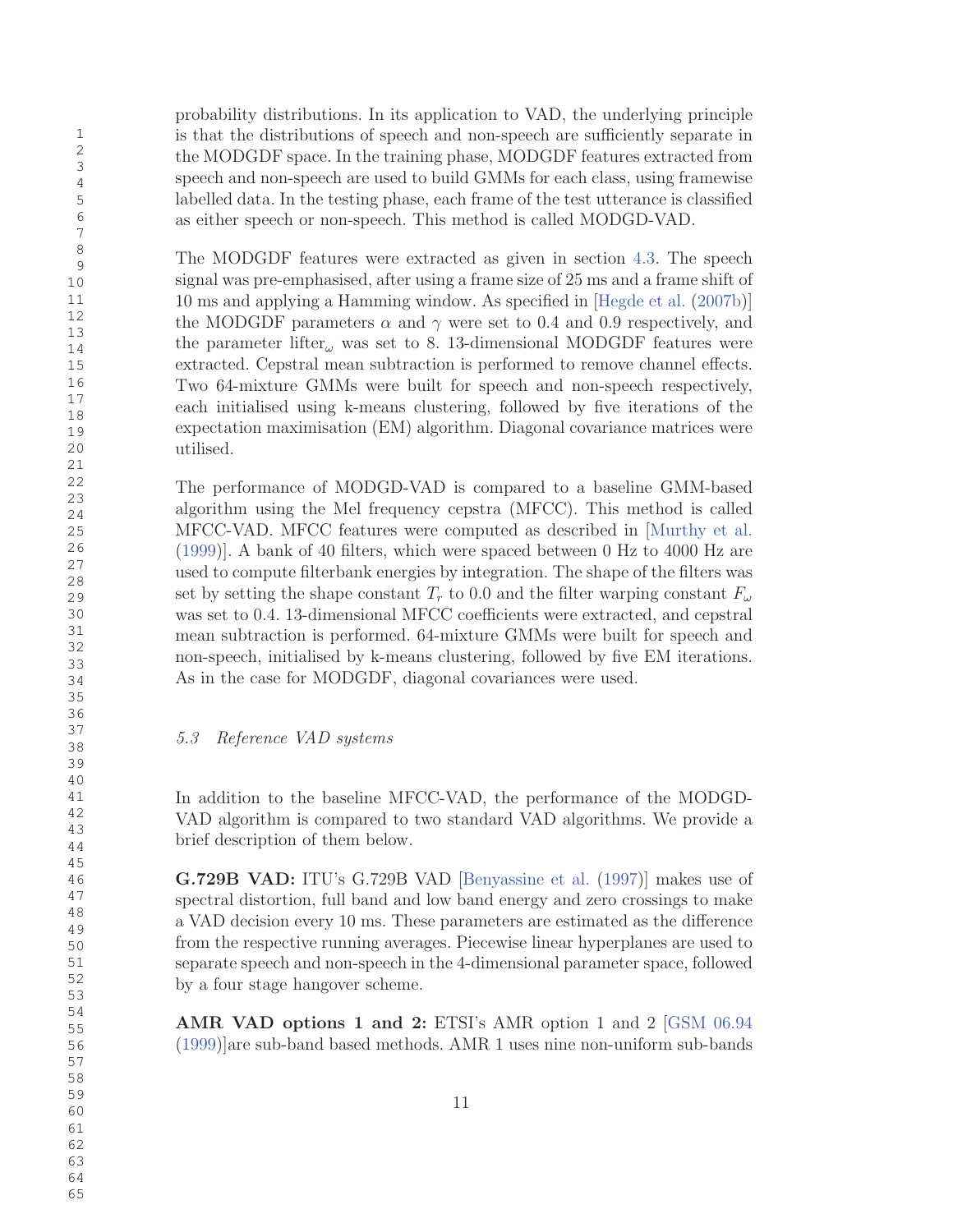and AMR 2 uses sixteen. Both methods estimate sub-band SNRs using a firstorder auto-regressive model. VAD decisions are made every 20 ms using an adaptive threshold, followed by a hangover scheme.

#### 5.4 Dataset used for the evaluation

The dataset used for the study consisted of 426 speech utterances (213 female, 213 male), selected from the TIMIT training set (phonetically balanced, read speech [Garofolo (1993)]). The utterances were downsampled to 8kHz, because the software implementations of the G.729B VAD and AMR VAD we used required so. Framewise VAD decisions manually labelled on these utterances formed the reference labels. These utterances were then concatenated in sets of three and silence was inserted between them so that the ratio of speech to non-speech frames was 40% to 60%. This models the average activity in a typical telephone conversation [Beritelli et al. (2001)]. Three different types of noise (babble, pink and white) from the NOISEX-92 database [Varga et al. (1992)] were added to these files, resulting in four datasets, each having an SNR of 0, 5, 10 and 15 dB. It is to be noted that SNR computation is over the whole utterance, including silences.

Six such utterances at 10 dB SNR (comprising of about two minutes each of speech and non-speech) were used as training data. Using framewise speech and non-speech reference labels, the training data was used to estimate parameters the respective GMMs. On the other hand, the total test dataset consists of about thirty hours of noisy data.

#### 5.5 Evaluation

The evaluation data for each noise type consists of four SNR levels. Framewise speech/non-speech outputs of the five VAD methods considered (G.729 B, AMR 1, AMR 2, MFCC-VAD and MODGD-VAD) are compared with the reference labels. The performance evaluation is based on the metrics defined in [Li et al. (2005)], namely:

- $P_{cs}$ : Percentage of correct speech identification,
- $P_{cn}$ : Percentage of correct non-speech identification and
- $P_f$ : Percentage of error (misses and false alarms.)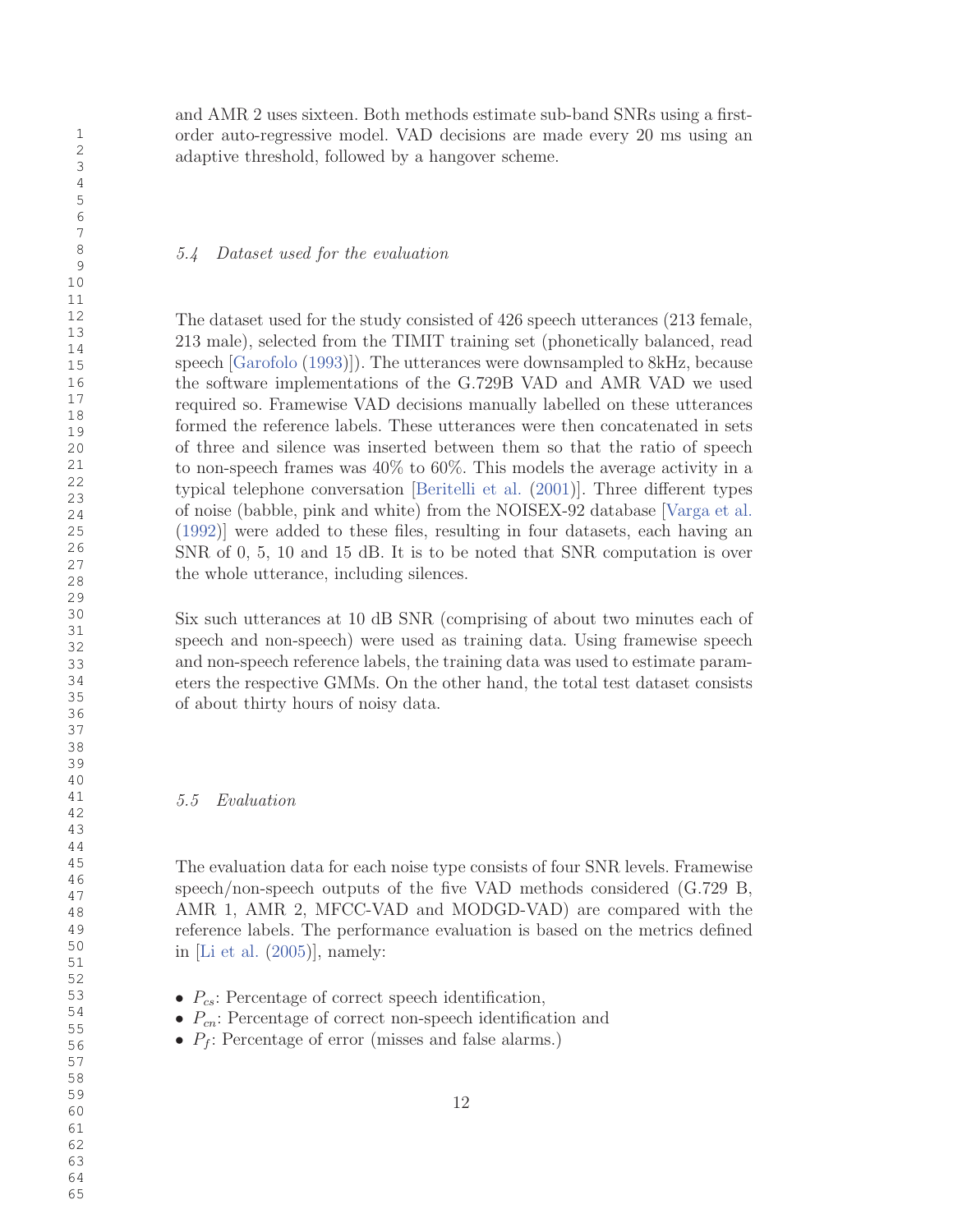| Method          |              | മ<br>G.729I |           | Table 1. Performance of VAD methods in different noise environments. | <b>AMR</b>   |                  |                          | N<br><b>AMR</b> |                     |             | MFCC-VAD |                  |                                    | MODGD-VAD            |                     |
|-----------------|--------------|-------------|-----------|----------------------------------------------------------------------|--------------|------------------|--------------------------|-----------------|---------------------|-------------|----------|------------------|------------------------------------|----------------------|---------------------|
| <b>SNR</b>      | $P_{\rm cn}$ | $P_{cs}$    | $P_{\!f}$ | $P_{\rm cn}$                                                         | $P_{\rm cs}$ | $P_{\!f}$        | $P_{cn}$                 | $P_{\rm cs}$    | $P_{\rm f}$         | $P_{cn}$    | $P_{cs}$ | $P_{\it f}$      | $P_{\scriptscriptstyle \mbox{cn}}$ | $P_{\rm cs}$         | $P_f$               |
|                 |              |             |           |                                                                      |              |                  | Babble noise environment |                 |                     |             |          |                  |                                    |                      |                     |
| $\circ$         | 65.3         | 573         | 37.8      | 47.8                                                                 | 95.7         | 33.0             | ŗÖ<br>44.                | 95.6            | 34.9                | 88.7        | 78.1     | 15.6             | 95.7                               | 79.3                 | 10.9                |
| LC.             | 65.4         | 68.2        | 33.4      | 56.9                                                                 | 6.76         | 26.8             | 42.7                     | <b>99.1</b>     | 34.6                | 95.0        | 83.7     | $9.\overline{5}$ | 95.9                               | 88.4                 | $\overline{7.1}$    |
| $\Box$          | 65.3         | 77.4        | 29.8      | Ċ,<br>Σ.                                                             | 97.2         | 17.7             | 45.4                     | 7.66            | 32.8                | 97.3        | 88.0     | 6.4              | 95.0                               | 93.8                 | 5.4                 |
| $\frac{15}{2}$  | 65.8         | 86.4        | 25.9      | 84.5                                                                 | 97.1         | 10.4             | 0.75                     | 9.5             | 25.9                | <b>96.7</b> | 91.4     | 5.4              | 93.4                               | 96.6                 | 5.3                 |
| Avg.            | 65.5         | 72.3        | 31.7      | 65.3                                                                 | 96.9         | 22.0             | 47.4                     | 98.5            | 32.1                | 94.5        | 85.3     | 9.2              | 95.0                               | 89.6                 | 1.7                 |
|                 |              |             |           |                                                                      |              |                  | White noise environment  |                 |                     |             |          |                  |                                    |                      |                     |
| $\circ$         | 89.5         | 54.2        | 24.5      | 87.5                                                                 | 675          | 20.4             | 5.76                     | 89.0            | ζ.7                 | 86.3        | 76.7     | 17.5             | 90.6                               | 85.8                 | 11.4                |
| LC.             | 89.4         | 66.8        | 19.5      | 90.2                                                                 | 84.6         | 11.9             | 93.6                     | 96.4            | $\mathcal{C}$<br>ນລ | 94.5        | 82.5     | 10.3             | 91.9                               | 90.2                 | 10.1                |
| $\Box$          | 89.3         | 77.4        | 15.4      | 92.4                                                                 | 93.4         | $\overline{7.1}$ | 93.2                     | 97.9            | 4.8                 | 97.1        | 87.9     | 6.6              | 92.6                               | 94.1                 | 6.8                 |
| $\overline{5}$  | 93.1         | 87.4        | 0.1       | 95.6                                                                 | 95.7         | 4.3              | 93.0                     | 7.80            | 4.6                 | 96.3        | 92.7     | 5.16             | 90.6                               | 97.9                 | 6.4                 |
| Avg.            | 90.3         | 71.5        | 17.1      | 91.4                                                                 | 85.3         | 10.9             | 93.6                     | JQ<br>95.       | 5.5                 | 93.5        | 85.0     | 0.9              | 91.0                               | 92.0                 | 8.3                 |
|                 |              |             |           |                                                                      |              |                  | Pink noise environment   |                 |                     |             |          |                  |                                    |                      |                     |
| $\circ$         | 89.5         | 60.5        | 22.0      | 89.6                                                                 | 69.2         | 18.5             | 95.0                     | 91.4            | 6.4                 | 77.3        | 82.4     | 20.6             | 91.3                               | 80.4                 | 13.1                |
| LQ              | 88.8         | 71.4        | 18.1      | 92.6                                                                 | 86.2         | 9.9              | 93.6                     | 97.2            | 4.9                 | 92.8        | 86.1     | 9.9              | 94.3                               | $\mathcal{C}$<br>85. | 9.4                 |
| $\Box$          | 89.3         | 81.4        | 13.8      | 7.16                                                                 | 93.0         | 5.8              | 93.4                     | 98.3            | 4.6                 | 0.70        | 90.5     | 5.6              | 95.1                               | 0.10                 | IJ<br>$\dot{\circ}$ |
| $\overline{5}$  | 88.4         | 88.6        | 11.5      | 95.6                                                                 | 96.6         | 3.9              | 92.2                     | 99.2            | 4.9                 | 93.0        | 94.6     | 6.3              | 94.4                               | 95.0                 | 5.3                 |
| Avg.            | 89.0         | 75.5        | 16.3      | 93.1                                                                 | 86.3         | 9.5              | 93.6                     | 96.5            | 5.2                 | 90.0        | 88.4     | 10.6             | 93.8                               | 87.9                 | 8.6                 |
| $\overline{AB}$ | 81.6         | 73.1        | 21.7      | 83.7                                                                 | 89.5         | 14.1             | 78.2                     | 96.8            | 14.3                | 92.7        | 86.2     | 9.9              | 93.3                               | 89.8                 | 8.2                 |

ー<br>20 フリー コーローコーローコーコーコーコーコーコーコーコーコーコーローコーローコードサービーターコーコードサービーラーション・コーヒーローコーコードのターコーコードをつけている。<br>1)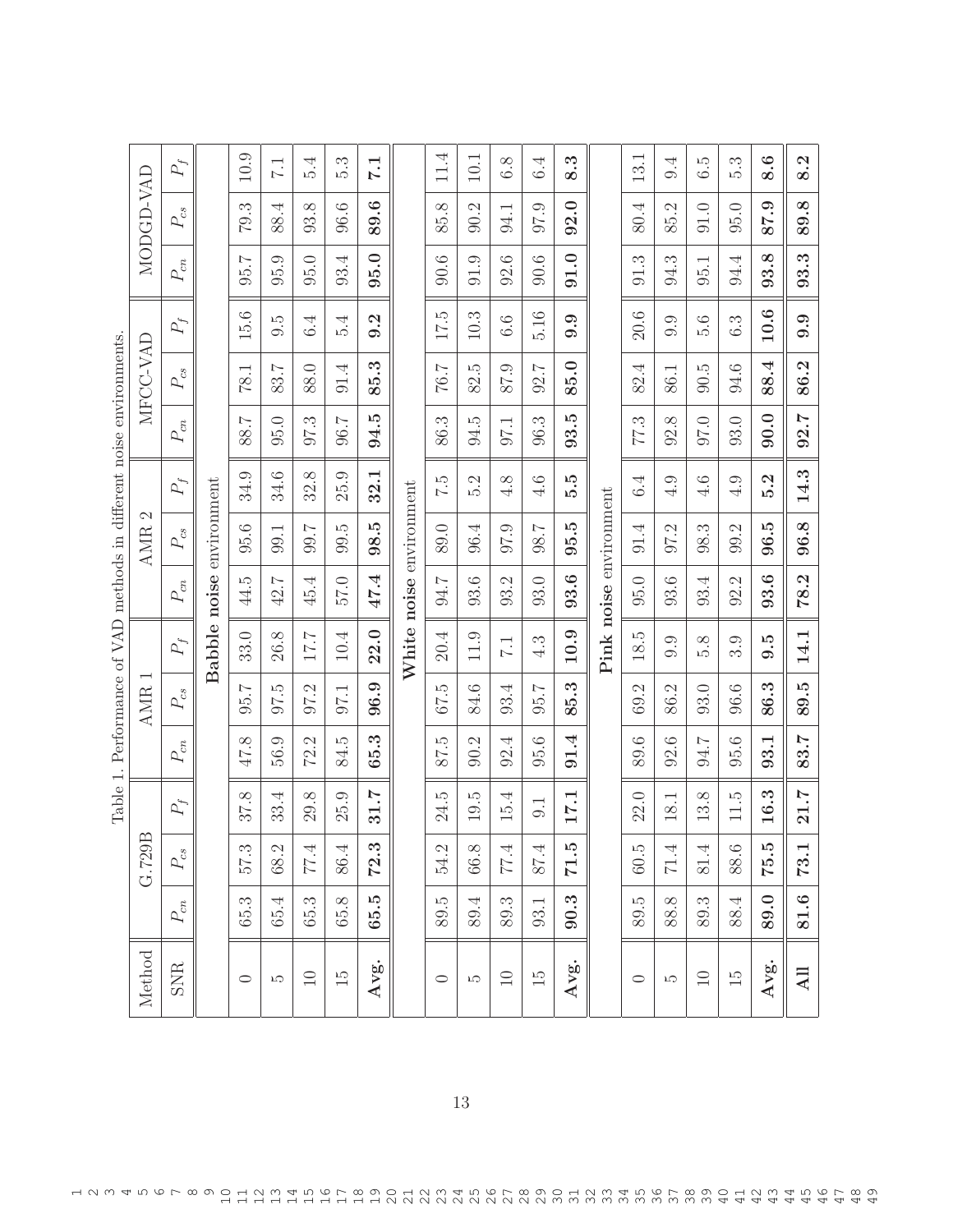#### 5.6 Results and discussion

The experimental performance of the proposed MODGD-VAD and other methods are given in Table 1.

The proposed MODGD-VAD achieves the least average VAD error (8.2%) across all noise types. Also, in babble noise, MODGD-VAD also achieves the least VAD error (7.1%) compared to the other methods. Among the three noise types, it achieves the best non-speech detection (92.0%) in white noise, whereas the best speech detection is achieved in babble noise (95.0%).

The performance of MFCC-VAD is similar, although the algorithm attains a higher average VAD error. At high noise levels (0 dB SNR), MFCC-VAD has a 6% performance reduction in compared MODGD-VAD. Similar to MODGD-VAD, MFCC-VAD achieves the least VAD error and the best speech detection in babble noise (9.2% and 94.5% respectively), whereas the best non-speech detection is achieved in pink noise (88.4.%) In particular, both these supervised methods perform better than the standard methods in babble noise.

G.729B has the highest average VAD error across all environments. The average speech detection rate is similar across various noise types, although the non-speech detection is poor in babble noise. Among the three noise types considered, G.729 obtains the least VAD error and best non-speech detection in pink noise (16.3% and 75.5%), whereas the best speech detection is achieved in white noise (90.3%)

The AMR VAD 2 algorithm achieves the best speech detection performance in pink and white noise (93.6%). In babble noise, it has good speech detection performance, although at the cost of noise detection. The AMR VAD 1 algorithm on the other hand, fares better in babble noise (average VAD error of 22.0% when compared to 32.1% obtained by AMR VAD 2.) Both the AMR algorithms achieve the least VAD error in pink noise (9.5% for AMR 1 and 5.2% for AMR 2), and the best non-speech detection in babble noise (96.9% for AMR 1 and 98.5% for AMR 2.)

As expected, all VAD methods considered show improvement in average error as the SNR increases. In babble noise, MODGD-VAD outperforms all other VAD methods considered. In pink noise and white noise, it performs better than AMR option 1 and is comparable to AMR option 2. Although G.729B achieves the highest average VAD error, it fares better than AMR VAD option 2 in babble noise. In babble noise, MODGD-VAD gives the least VAD error (7.1%), whereas in both white and pink noise AMR VAD option 2 gives the least error (5.5% and 5.2% respectively.)

The supervised VAD methods (MFCC-VAD) and (MODGD-VAD) fare bet-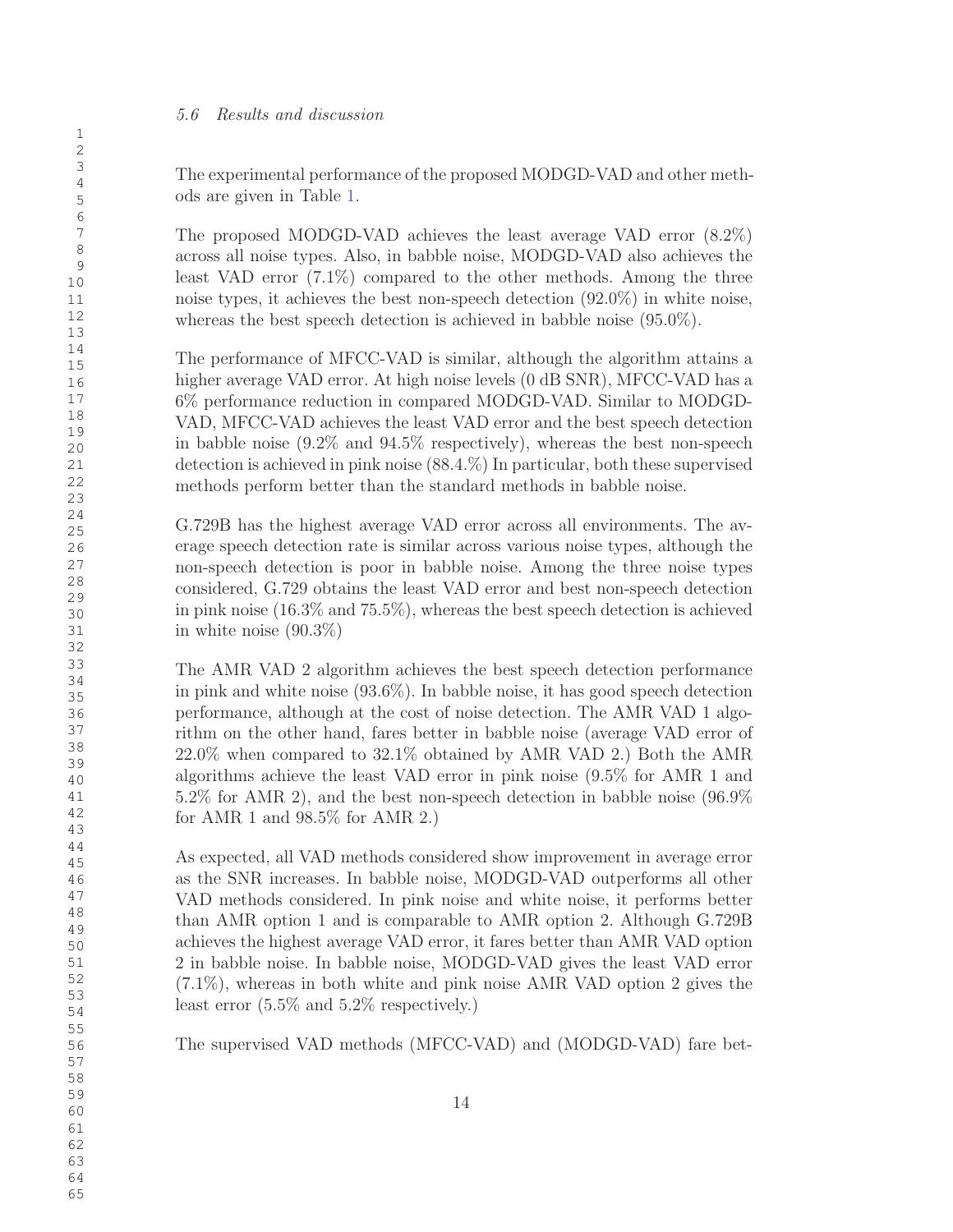ter than the unsupervised methods in all conditions. Being non-stationary in nature, babble noise degrades performance of the standard VAD methods considerably. The GMM is able to capture the non-stationarity and separate the speech and non-speech in a better manner.

The standard VAD algorithms implement a hang-over scheme in which the VAD decision of the current frame is based on that of the earlier frames. To reduce the misdetection of speech, the hang-over scheme usually delays the transition from speech to non-speech, at the cost of increased false alarm rate [Sohn et al. (1999)]. It is to be noted that a hang-over scheme was not used in the GMM-based methods.

# 6 Conclusions

In this paper, we demonstrated the robustness of group delay based representations to additive noise. Analysis of group delay representations in noise showed that the group delay spectrum tends to follow the signal spectrum, rather than the noise spectrum. To support the analysis, a GMM-based voice activity detector was developed using modified group delay based features. The modified group delay features achieved performance comparable to or better than standard VAD methods in various environments. The performance was also compared to an MFCC feature based GMM voice activity detector, which achieved an average error rate slightly more than the MODGD-based system.

We provided a mathematical explanation to the noise robustness of group delay functions. The experiments also demonstrated that features derived from group delay functions separate noisy-speech and non-speech in a reliable manner. Thus, the use of the phase-based features is as appealing as magnitudebased features for this important task.

### References

- Alsteris, L. D., Paliwal, K. K., 2006. Short-time phase spectrum in speech processing: a review and some experimental results. Digital Signal Process. 17, 578–616.
- Benyassine, A., Shlomot, E., Su, H.-Y., 1997. ITU Recommendation G.729 Annex B: A Silence Compression Scheme for use with G.729 optimized for V.70 digital simultaneous voice and data applications. IEEE Comm. Mag. 35 (9), 64–73.
- Beritelli, F., Casale, S., Ruggeri, G., 2001. Performance evaluation and comparison of ITU-T/ETSI voice activity detectors. In: Proc. ICASSP. Vol. 3. pp. 1425–1428.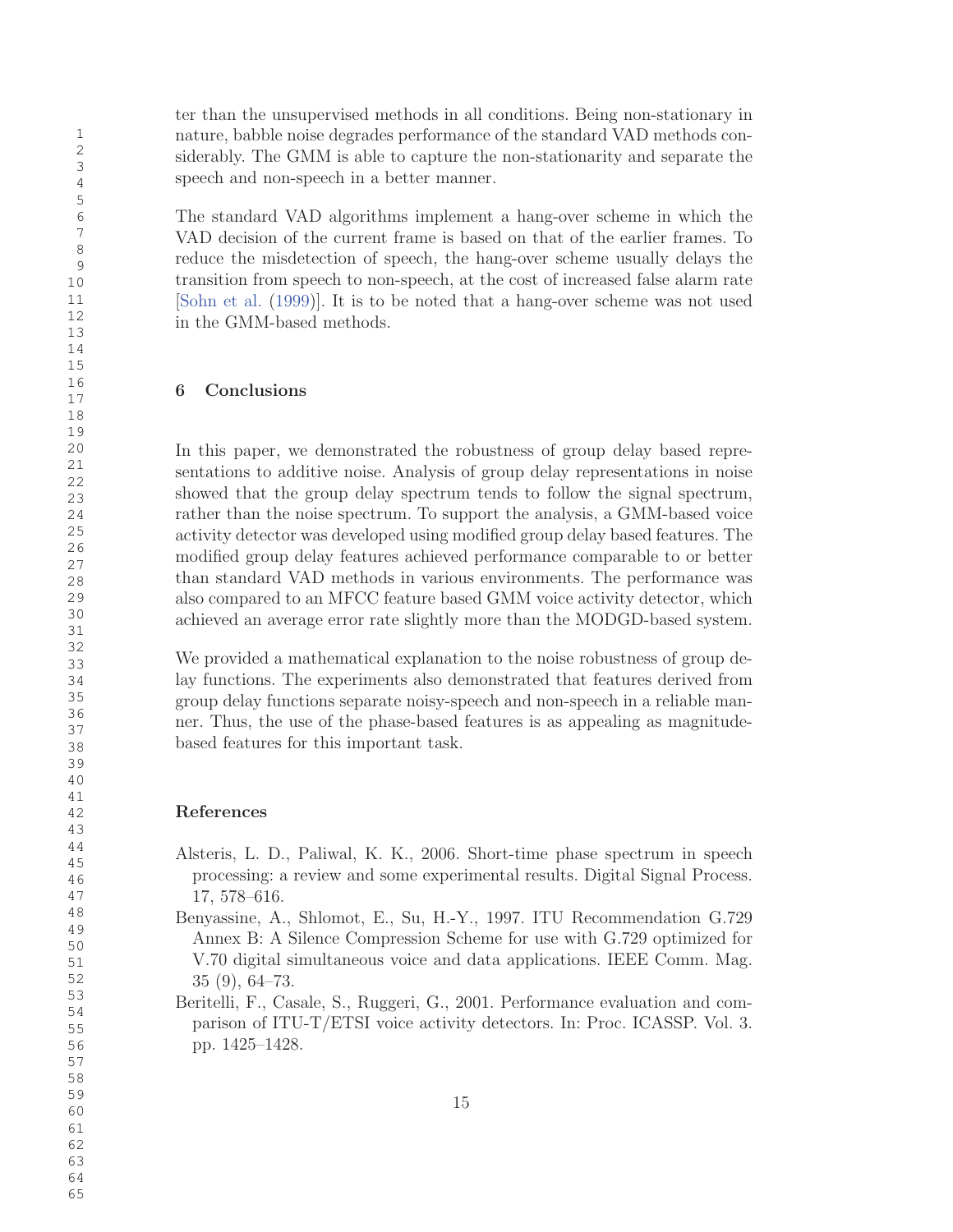Davis, S., Mermelstein, P., 1980. Comparison of parametric representations for monosyllabic word recognition in continuously spoken sentences. IEEE Trans. Acoust., Speech Signal Process. 28 (4), 357–366. Doval, B., d'Alessandro, C., Henrich, N., 2003. The voice source as a causal/anticausal linear filter. In: Proc. ISCA Tutorial and Research Workshop on Voice Quality: Functions, Analysis and Synthesis. Evangelopoulos, G., Maragos, P., 2005. Speech event detection using multiband modulation energy. In: Proc. Interspeech. pp. 685–688. Garofolo, J. S., 1993. Timit acoustic-phonetic continuous speech corpus. Linguistic Data Consortium, Philadelphia. Ghosh, P. K., Tsiartas, A., Narayanan, S., 2011. Robust voice activity detection using long-term signal variability. IEEE Trans. Audio, Speech, Lang. Process. 19 (3), 600–613. GSM 06.94, 1999. Digital Cellular Telecommunications System (Phase 2+); Voice Activity Detector (VAD) for Adaptive Multi Rate (AMR) Speech Traffic Channels. Hegde, R. M., Murthy, H. A., Gadde, V. R., 2007a. Significance of joint features derived from the modified group delay function in speech processing. EURASIP Jnl. Audio, Speech, Music Process. Hegde, R. M., Murthy, H. A., Gadde, V. R. R., 2007b. Significance of the Modified Group Delay Feature in Speech Recognition. IEEE Trans. Audio, Speech Lang. Process. 15 (1), 190–202. Hermansky, H., 1990. Perceptual linear predictive (plp) analysis of speech. Jnl. Acoust. Soc. America 87 (4), 1738–1752. Li, K., Swamy, M. N. S., Ahmad, M. O., 2005. An improved voice activity detection using higher order statistics. IEEE Trans. Speech Audio Process. 13 (5), 965–974. Murthy, H., Beaufays, F., Heck, L., Weintraub, M., 1999. Robust textindependent speaker identification over telephone channels. IEEE Trans. Speech Audio Process. 7 (5), 554–568. Murthy, H. A., Gadde, V. R. R., 2003. The modified group delay function and its application to phoneme recognition. In: Proc. ICASSP. Vol. 1. pp. 68–71. Murthy, H. A., Yegnanarayana, B., 1991. Formant extraction from minimum phase group delay function. Speech Comm. 10 (3), 209–221. Nagarajan, T., Prasad, V. K., Murthy, H. A., 2003. Minimum phase signal derived from root cepstrum. IEE Electronics Lett. 39 (12), 941– 942. Nemer, E., Goubran, R., Mahmoud, S., 2001. Robust voice activity detection using higher-order statistics in the LPC residual domain. IEEE Trans. Speech Audio Process. 9 (3), 217–231. Oppenheim, A. V., Schafer, R. W., 2000. Discrete-time Signal Processing. Prentice-Hall. Paliwal, K. K., Wojcicki, K., Shannon, B., 2011. The importance of phase in speech enhancement. Speech Commun. 53, 465–494. Parthasarathi, S. H. K., Rajan, P., Murthy, H. A., 2007. Voice activity detection using group delay processing on buffered short term energy. In: Proc. 16

> 64 65